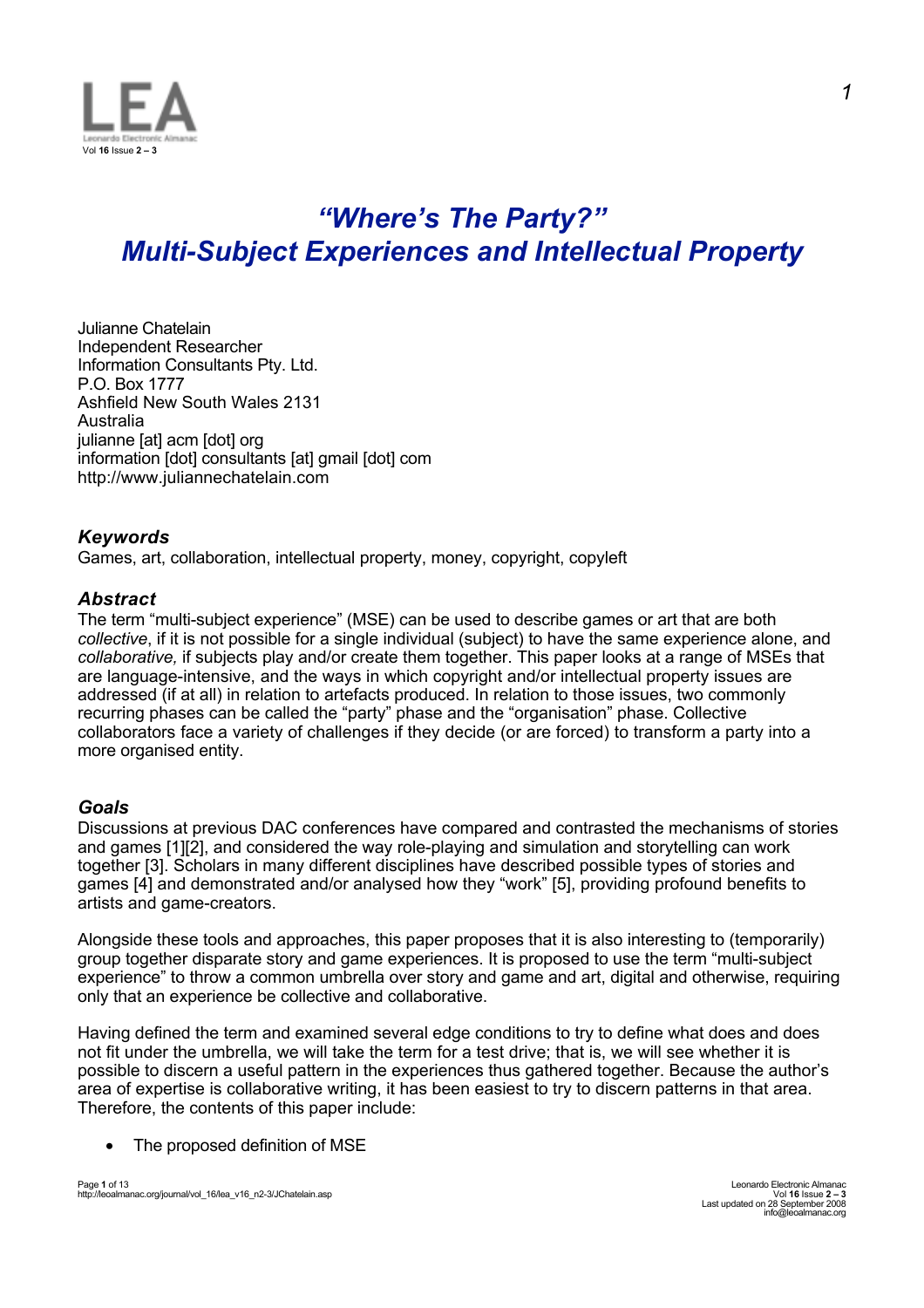

- Definitions of terms relating to intellectual property
- Descriptions of (mostly textual) collaboration
- A chart with examples of MSEs and some analysis
- Assessment of usefulness of the exercise

### *Definition: Multi-Subject Experiences*

Games and art may be described as "multi-subject experiences" (MSEs) to the extent that they are *collective*, if it is not possible for a single individual (subject) to have the same experience alone, and *collaborative,* if subjects play and/or create them together.

MSEs can occur in face to face environments ("real life" or RL) or in digital spaces ("online"). Face to face examples of MSEs include role playing/strategy games (live action and tabletop), historical reenactments, 'no spectators' art/music festivals, fan conventions, group performance art projects including flash mobbing, and Theatre of the Oppressed. Wholly online MSEs include multiplayer games, collaborative writing projects, early 'alternate reality gaming', and gallery archive blog wiki listserv discussion chat spaces.

Hybrid MSEs, in which real life and online experiences work together (or against each other), have grown exponentially since DAC 1998. Online collaborative fictions have been performed live with audience interaction, allowed their audiences to contribute content, and included real-life artefacts that can be touched or visited. Virtual spaces can be explored by people who are also physically present to each other, and online assets are bought and sold with RL money. MSE sports include war driving, geocaching, celebrity hunting, and attempting to affect television shows. LiveJournal, MySpace and similar sites not only support communities of interest, but also encourage RL friends to connect online, while online collaborators have found themselves drawn into RL as uploads have led to meetups. MSEs offer the opportunity for the emergence of 'collective intelligence', the documented phenomenon in which a group can perform a task, or solve a problem, better than a single individual (e.g. *The Beast*). On the other hand, they also amplify collective stupidities (e.g. "All Your Base…", *Snakes on a Plane*)*.*

It is proposed that the only requirements for an experience to be an MSE is for it to be multi-subject (impossible to experience alone), and for there to be some element of collaboration, formal or informal. This definition of an MSE is intended to be inclusive enough to support searches for patterns across a variety of seemingly disparate activities involving games, art, work, play, and so on.

To test one edge of this definition, let us consider the extent to which a traditional stage play is an MSE. A traditional stage play is an MSE for the authors, directors, and actors as they collaborate to bring the play to life. The question is whether the audience is included in the MSE. If one believes that the audience is an integral part of the experience, and/or argues that the play requires for its existence an audience's reception of it, the audience members would then also be part of the collective collaboration. In contrast, a Forum Theatre run according to the principles of Theatre of the Oppressed ("practiced by 'spect-actors' who have the opportunity to both act and observe, and who engage in self-empowering processes of dialogue that help foster critical thinking" [6]) is obviously an MSE for all participants.

## *Definitions: Intellectual Property*

As a very broad generalisation about the Age of Digital Computing, human activity moved online and intellectual property law followed, sometimes immediately (for example, in the case of IBM mainframe software), sometimes with a noticeable lag in time (for example, in the case of USENET newsgroups). Common types of intellectual property ownership protection include:

• *Copyrights* protect "original literary, artistic and musical works, with the focus of protection being the expression of an idea, rather than the idea itself" [7]. In addition to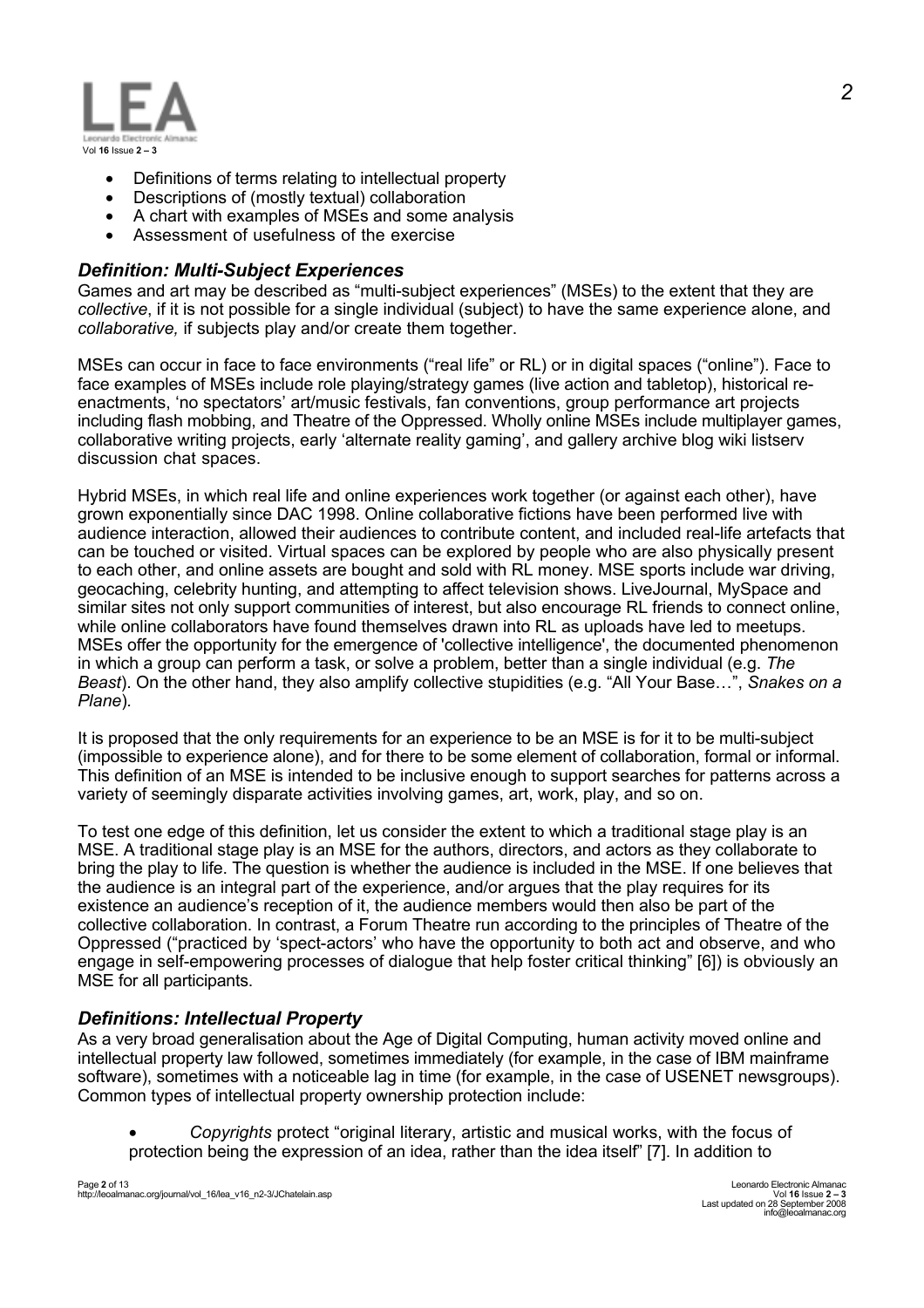

traditional forms of works, copyright also protects sound recordings, films, and television and sound broadcasts. It is often held to "encompass the exclusive rights to reproduce, distribute, display, perform, or prepare derivative versions of the work in question."

• *Trade marks* are words or symbols that identify the source of goods or services. They are intended to function as the signifier of a brand, as a commercial "guarantee" of the quality or nature of goods or services, in the sense that those attributes have their source in a particular trader, whether manufacturer, distributor, or retailer.

• A *patent* is "a limited-term monopoly granted by government" to an innovating person or firm, "in exchange for public disclosure of the pertinent innovation".

• A *registered design* protects the visual features of products, including the shape, pattern, and ornamentation of a product.

- Protection for electronic integrated circuits under circuit layout legislation.
- Plant variety rights under breeders legislation.

Some form of registration is a mandatory requirement in order for the more directly commercial forms of protection, including trade marks, patents, and designs, to exist. In contrast, copyrights do not have to be registered to be valid, although registration is often a good idea.

Concepts of ownership are most often brought into play when money is involved. For example, in order to mount a successful suit for infringement of copyright or trade mark in English-speaking countries, it is necessary to prove that financial damage has resulted from the alleged infringement (or may potentially result; suits are also brought for injunctions to restrain actual or anticipated infringement of such rights).

A related concept, that of *Moral Rights* of creators of some types of copyrighted works, is also enshrined in law in some jurisdictions. Where Moral Rights exist they are typically not assumed to be automatic, but must be asserted. (Australians may see such assertions in most books published here and in the UK.) Moral Rights have three aspects:

- The right to be acknowledged as the creator of a work.
- The right to object to one's name being attributed to something one did NOT create.
- The right not to have the work subjected to "derogatory" treatment, that is, to
- amendment of the work that negatively affects the creator's integrity or reputation. [8]

The term Moral Rights may be unfamiliar to most internet users, but the concept seems extremely relevant to both real and virtual worlds in which pride, reputation, bragging rights, and other similar intangibles have led to wars of all kinds.

Questions of jurisdiction of offline courts over online activities are extremely complicated and have changed over time. Bewilderingly, the United States Patent Office initially refused to grant patents for software products (for example, Bob Frankston and Dan Bricklin were unable to patent their first electronic spreadsheet), but then subsequently turned around and granted patents not only for algorithms but also for business models (for example, Amazon's one click online ordering system). Each geopolitical jurisdiction handles online disputes somewhat differently, and yet data (often) swims freely between and among them.

Since 2002 some creators have used *creative commons* licences, inspired by the *GNU GPL* licences for software, in preference to appealing to the traditional types of intellectual property protection [9]. The goal of such licences is to deliberately place material in the public domain (so no one entity can assert private ownership of it) and support its ongoing creative re-use on the same terms, or "retain their copyright while licensing them as free for certain uses, on certain conditions." With apologies, because there are significant differences between their philosophies and approaches, *free software, GNU GPL, open source*, *copyleft*, and creative commons licences are all different enough from traditional copyright protection that they will be referred to together in this paper under the shorthand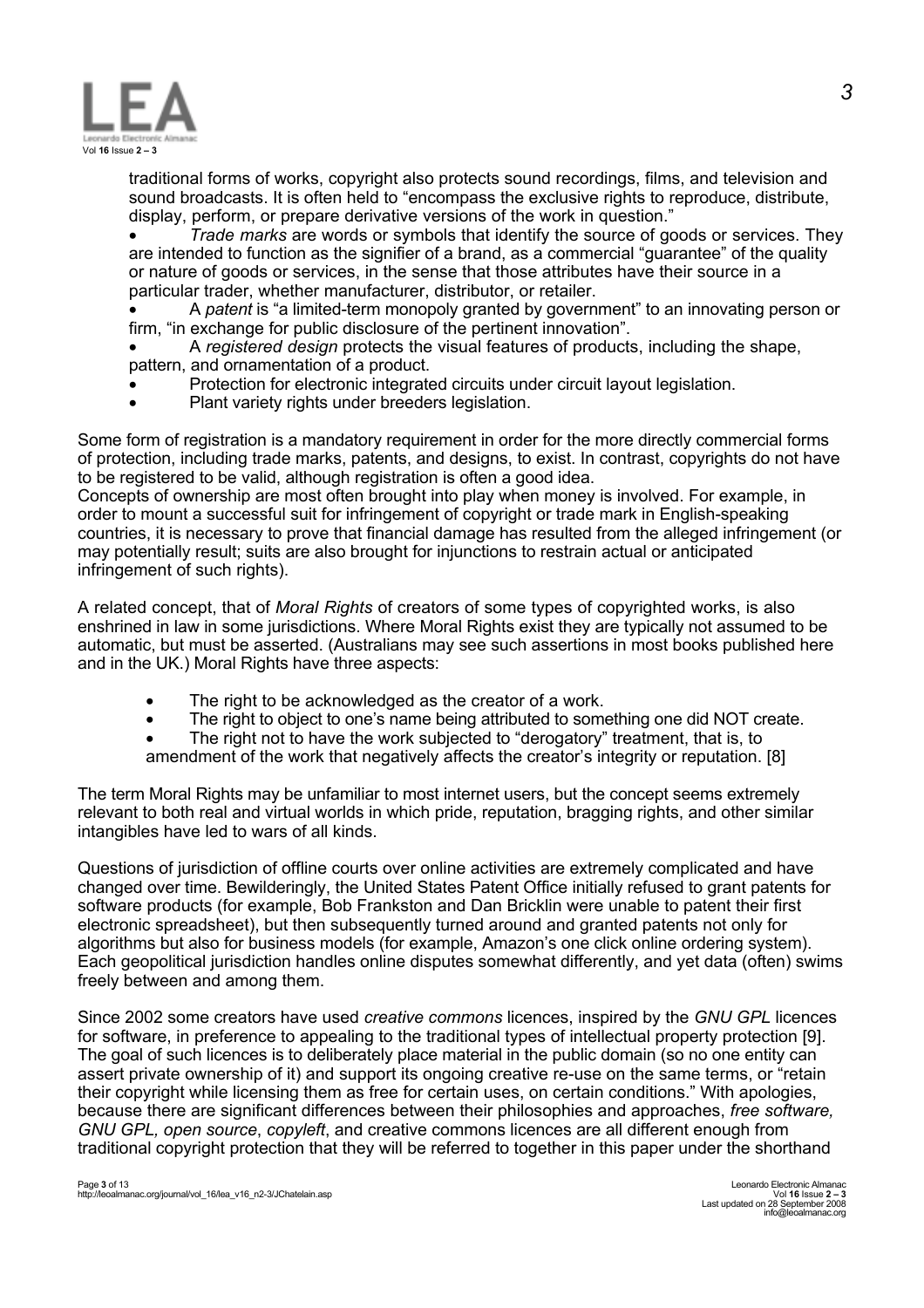

term "creative commons".

For the purposes of collaborative games and art, the most important distinction between copyright law and creative commons types of licences is that the latter require explicit discussion and licencing up front, while the former does not.

Traditional copyright protection occurs "by default". The International Convention for the Protection of Literary and Artistic Works 1886 (as revised over the years) (the "Berne Convention"), reinforced by GATT, recognises copyright without need for registration to occur or notice to be given [1]. This principle means there can never be a comprehensive copyright register; in practice it also means that creators of collaborative works can assume their work is covered by copyright somehow and postpone discussing IP issues. By contrast, creative common licences require explicit statements to be attached to content, with information about how the content may be used and re-used, and further, require those statements to be included with any work that subsequently incorporates it.

#### *Description of Collaboration: Party Sounds*

Accounts of collaborative writing, whether digital or otherwise, often stress the importance of participants' willingness to share their own efforts without worrying about ownership/attribution, and the necessity of to reacting to and riffing on others' contributions. Some also describe a fluidity of production and distribution (all hands gathering around the printing press, or the equivalent).

To start with a pre-digital MSE from the world of English-speaking science fiction readers, here are Graham Charnock's comments on the party surrounding *New Worlds*:

*…what went on in and around the 'New Worlds' / Moorcock / Platt / Harrison / Sallis / Hall axis…my drinking and writing buddies…I was writing for \_them\_, of course, not any faceless readership… That's how movements, schools, call them what you will, grow, isn't it...? A constant and quick exchange of ideas, themes, etc--you are influenced, or just plain steal, but you feed it back into the network… Manuscripts came in, were read quickly, filtered, discarded, selected. Then passed to type-setters who would send back pages of type to be physically cut-and-pasted on the kitchen table… Fortunately most of the people involved in production lived within a half-mile radius of each other in the Notting Hill area [- he lists the residents and visitors--] they were all were co-opted in varying degrees into the editing/production process. It was a case of any hand to the pump in fact.* [10]

As Charnock's comments show, themes that one hears from MSE survivors (regardless of whether the MSE was in RL or online or both) include:

> • People create with their peers, and for their peers. For the moment, ownership seems comparatively unimportant.

• Inspiration production and distribution are all collective, enthusiastically, sometimes chaotically so.

• The experience of being part of the MSE (as opposed to the artefacts) cannot be sold or transferred: either you were there for the party, or you weren't. This explains the extensive discussion of who was involved when and the lists of names.

Intellectual property "problems" have been more extensively explored in the area of music and sampling, than they have for digital MSEs creating visual or textual art. To return to Peter Low's essay:

*No art form occurs in isolation. I feel that all music comes from other peoples' ideas,- and this applies to most art, i.e. an artist draws inspiration from past*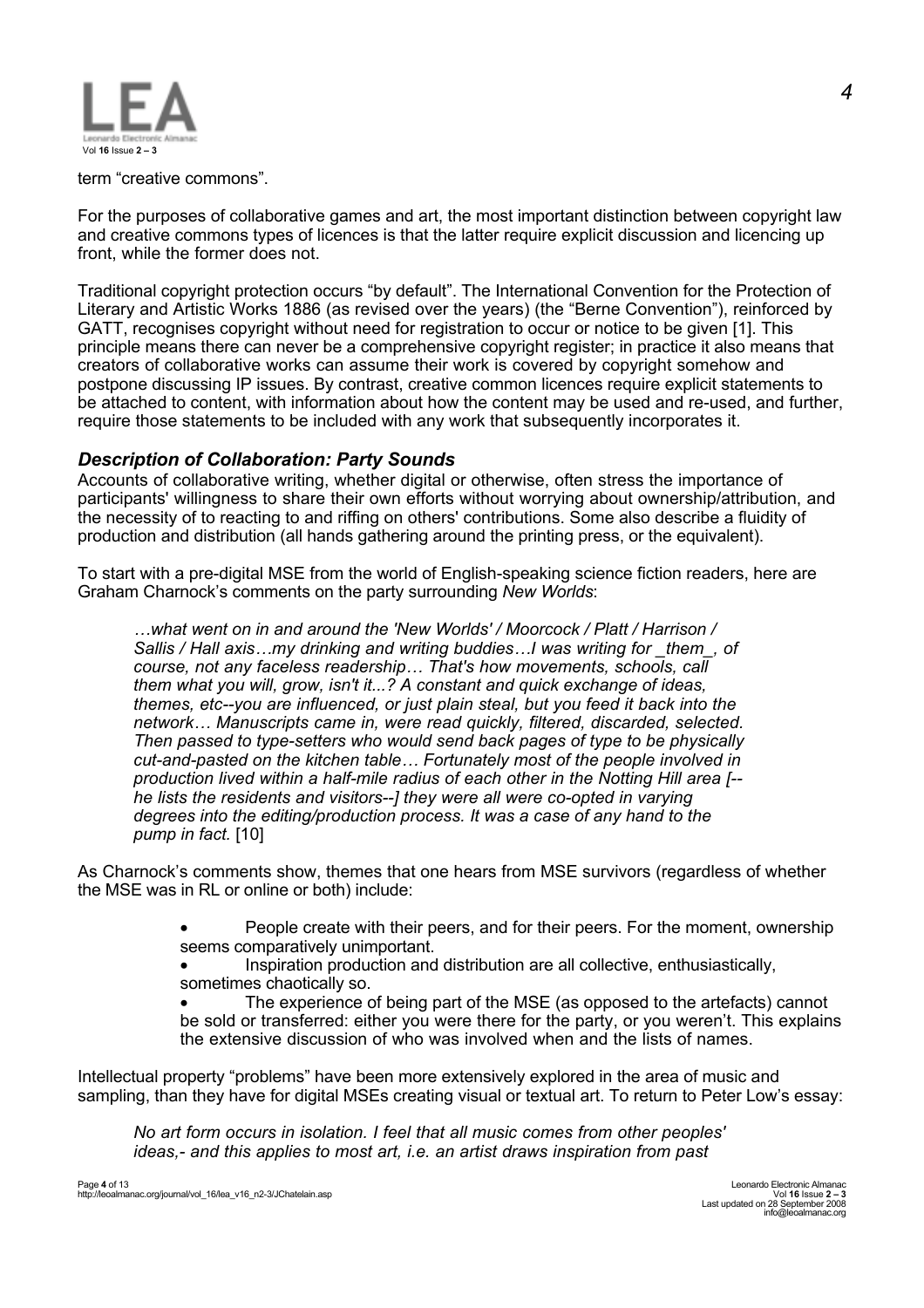

*masters and their contemporary peers, writers can develop other peoples' characters, and musical composers look back retrospectively and also feed off each other to move forwards. As one person creates a new style, others adopt it and add something of their own to progress. Sampling is not so different in that it also adapts what has gone before. As Jane Howard pointed out, 'There is no such thing as total originality'.* [11]

To take a digital example, the same themes can be found in articles posted at the *Second Life Herald* web site. For example, Urizenus Sklar wrote the following about working on a business collaboration called SimCast:

*One of the really great things about the early SimCast experience was all the people pitching in to help – it was a kind of MMORPG barn raising. The value of projects like this have to be measured in terms of what one learns and how much fun one has, and on this score the SimCast was well worth it for me. I learned a lot about the mechanics of SL (and its limitations), got to meet some great creative people and scripters, and made some fantastic friends. It's hard to put a price on that.* [12]

The last word (for now) comes from another writer, Jonathan Lethem. Amy Benfer describes him as arguing for "the recognition that all works of art are, in a sense, a collaboration between artists and the culture at large." Here are the key quotations from Lethem (in an interview with Benfer):

*Appropriation, mimicry, quotation, allusion and sublimated collaboration consist of a kind of sine qua non of the creative act… What I'm seeking to explore is that incredibly fertile middle ground where people control some rights and gain meaningful benefits from those controls, and yet contribute to a healthy public domain and systematically relinquish, or have relinquished for them, meaningless controls on culture that impoverish the public domain…* [13]

We will return to this point after analysing specific MSEs.

## *Analysis of Specific MSEs*

Table 1, below, begins to examines aspects of collective collaboration in several MSEs (particularly language-intensive ones, because the author is a writer), and the ways in which intellectual property issues are addressed (if at all) in relation to artefacts produced. An enjoyable problem during the writing of this paper was that relevant news would appear every day; in the interests of timeliness, updated comments will be posted online [14].

Generally, two recurring phases in MSE collaboration can be called the "party" phase and the "organisation" phase.

In the first phase, healthy MSEs are characterised by a creatively fermenting soup in which participants are inspired by each other's achievements and work/play for the joy of the experience. Resources for this phase may be subsidised by participants' activities outside the MSE and/or may be inexpensive because the MSE is new, small, and/or informal.

In the second phase, the ferment of the first phase attracts new participants and media attention, and attempts may be made generate revenue, or at least make the MSE's income pay for the resources it consumes. Attention to formal organisational structures and issues of ownership may change the context of collaboration in such a way that some participants from the first phase complain that "the fun has gone out of" the MSE and withdraw to find (or start) another MSE party elsewhere. In digital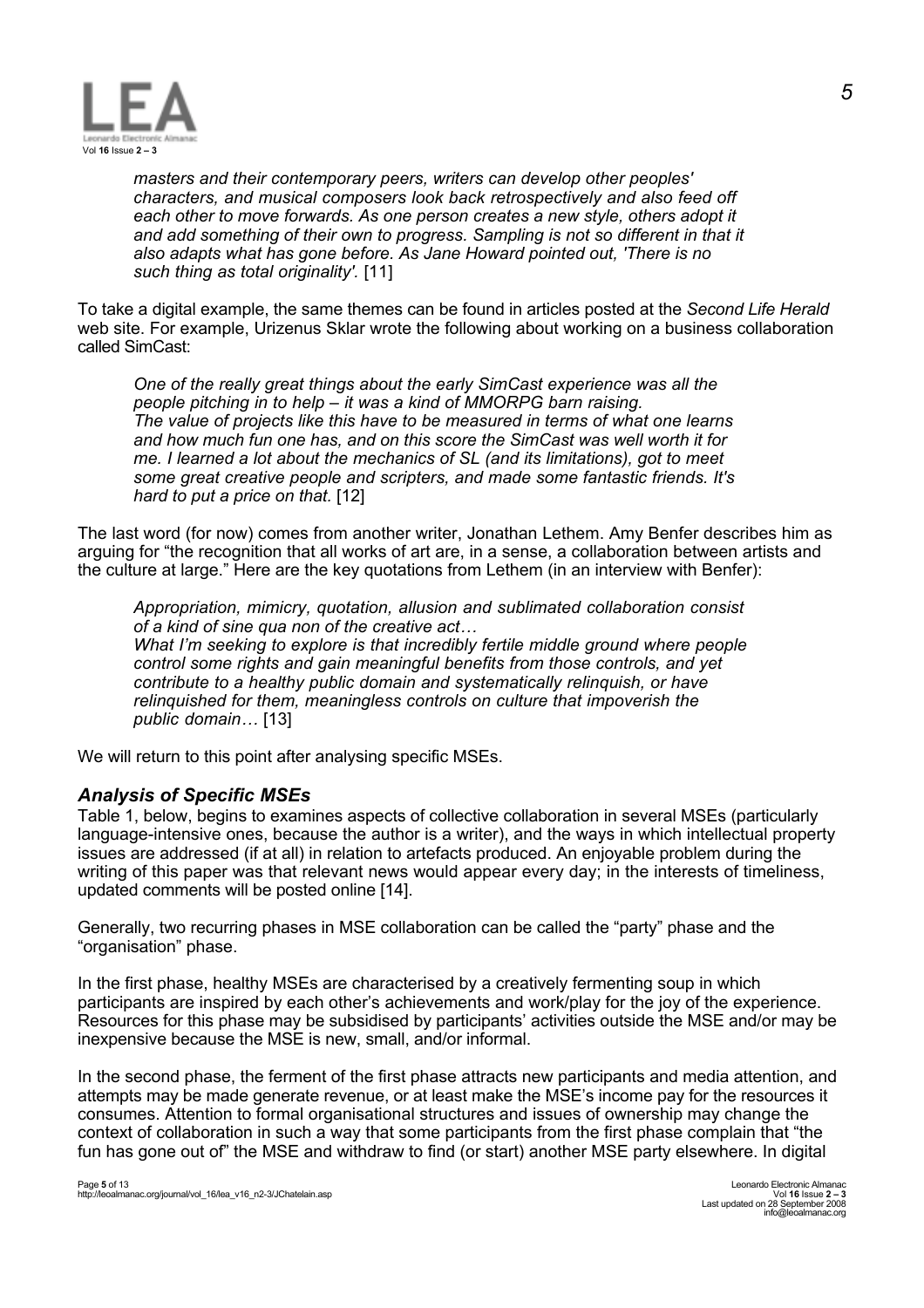

or partly-digital contexts this cycle can be repeated quickly and often.

|           | Table 1. Examples of multi-subject experiences and handling of IP in relation to their |  |  |  |  |
|-----------|----------------------------------------------------------------------------------------|--|--|--|--|
| artefacts |                                                                                        |  |  |  |  |

| <b>MSE</b>                 | <b>Collective</b>                                                                       | Collaboration                                                                                                                                                                                                                                                                                                                                                                                                                                                                                                                                                                                                                                                                                                        | <b>Handling of IP</b>                                                                                                                                                                                                                                                                                                                                                                                                                                                                                                                                                                                                                                                                                                                                                                                                                                                                                                                                                                                                                                                                                                                                                                                                                                                                                                                                                                  |
|----------------------------|-----------------------------------------------------------------------------------------|----------------------------------------------------------------------------------------------------------------------------------------------------------------------------------------------------------------------------------------------------------------------------------------------------------------------------------------------------------------------------------------------------------------------------------------------------------------------------------------------------------------------------------------------------------------------------------------------------------------------------------------------------------------------------------------------------------------------|----------------------------------------------------------------------------------------------------------------------------------------------------------------------------------------------------------------------------------------------------------------------------------------------------------------------------------------------------------------------------------------------------------------------------------------------------------------------------------------------------------------------------------------------------------------------------------------------------------------------------------------------------------------------------------------------------------------------------------------------------------------------------------------------------------------------------------------------------------------------------------------------------------------------------------------------------------------------------------------------------------------------------------------------------------------------------------------------------------------------------------------------------------------------------------------------------------------------------------------------------------------------------------------------------------------------------------------------------------------------------------------|
| IMDb.com                   | News group and internet<br>users who were film<br>butfs                                 | helped compile a database with<br>(a then $-$ and still $-$ revolutionary<br>level of) details about every film<br>ever made. Then they expanded to<br>cover TV series and most recently<br>have added support for individual<br>episodes of TV series.                                                                                                                                                                                                                                                                                                                                                                                                                                                              | Phase 1 (1998-90 to 1998): Volunteer<br>effort on a list, then hosted at a uni,<br>then managed by an essentially<br>nonprofit company; reviews were<br>signed, but many other types of<br>material were not attributed. Little<br>concern for copyright during this<br>phase; work was done for love.<br>Phase 2 (1998 - present): IMDb's<br>substantial content and systems were<br>sold to Amazon in 1998. Per the<br>Wikipedia entry as of July 2007,<br>"Volunteer contributors were not<br>advised in advance of even the<br>possibility of IMDb - and their<br>contributions along with it - being sold<br>to a private business, which created<br>some initial discord and defection of<br>regulars." [15]                                                                                                                                                                                                                                                                                                                                                                                                                                                                                                                                                                                                                                                                     |
| <b>Burning</b><br>Man [16] | Carrying on a tradition<br>begun by Mary<br>Grauberger, Larry<br>Harvey and his friends | were in the habit of partying<br>while burning a wooden effigy each<br>summer at Baker Beach<br>(California, USA), and one year<br>they looked up at the row of<br>people who had gathered in<br>anticipation on the cliffs above the<br>beach and said, let's go<br>somewhere where there are NO<br>SPECTATORS, which phrase<br>became the motto of an art and<br>culture festival in the Black Rock<br>Desert, Nevada, USA. "You<br>voluntarily risk serious injury or<br>death by attending."<br>Another motto is LEAVE NO<br>TRACE, but the festival does have<br>artefacts in the form of<br>documentation: photographs,<br>broadcasts, stories, and of course<br>scars (or at least cases of "playa<br>foot"). | Complex and unusual: many elaborate<br>art works are burned or otherwise<br>destroyed at the end of the week<br>(resisting their commodification, let<br>alone reproduction etc.), but<br>photographs of the event are<br>frequently attributed and/or<br>copyrighted. Within the community of<br>burners there is a money-free<br>Temporary Autonomous Zone gifting<br>and barter culture which still seems<br>very much a Phase 1/party (at least<br>compared to the rest of US culture),<br>but as BRC's population grew to<br>35,000+ an organization became<br>necessary and there has recently been<br>legal action amongst burners over<br>copyright issues relating to the name<br>and trademarks of the festival itself.<br>View from outside (but nearby): phase<br>1 energy seems to remains alive, at<br>least in small localized parts of BRC,<br>and at many smaller events spawned<br>by the movement, but there are also<br>serious phase 2 issues being<br>addressed. No fixed date can be given<br>for BM's transition from phase 1 to<br>phase 2: each participant seems to<br>have a different and personal opinion<br>about when BM got too serious,<br>stopped being magical, etc. $-$ usually x<br>number of years after the participant<br>him/herself started attending. If the<br>movement continues to allow each BM<br>virgin to have a phase 1 experience |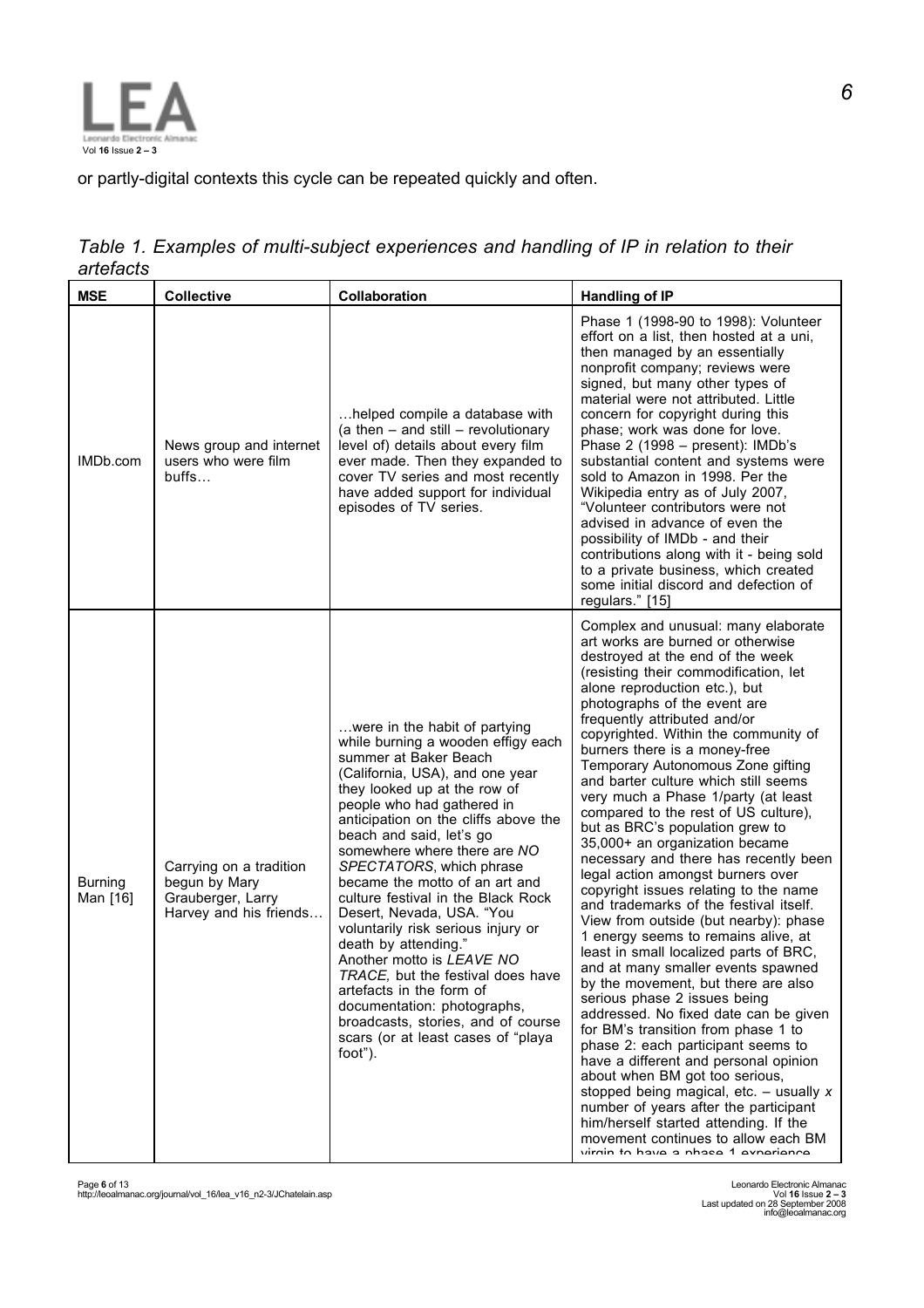

|                                                           |        |                                                                                              | and then transition to phase 2 at his or<br>her own speed, that will be a notable<br>achievement. (Future work: test<br>whether this is true.)                                                                     |
|-----------------------------------------------------------|--------|----------------------------------------------------------------------------------------------|--------------------------------------------------------------------------------------------------------------------------------------------------------------------------------------------------------------------|
| Flash<br>mobs<br>(artistic as<br>opposed<br>to political) | People | gather suddenly in a public<br>place, do something unusual, and<br>just as quickly disperse. | Here the distinctions between the<br>phases seem to be as clear as they<br>could possibly be. The actual event is<br>likely to be purely in Phase 1, and any<br>records or artefacts produced would be<br>Phase 2. |

| <b>MSE</b>                     | <b>Collective</b>                                                                                                                                                                                                                                                                                                                                                                                                                                                 | Collaboration                                                                                                                                                                                                                                                                                                                                                                                                                                                                                                                                                                                                                                                                                                                                                                                                                                                                                                                                                                                                                                                                                                                                                                                                                                                     | <b>Handling of IP</b>                                                                                                                                                                                                                                                                                                                                                                                                                                                                                                                                                                                                                                                                                                                                                                                                                                                                                                                                                                                                                                                                                                                                                                                                                                          |
|--------------------------------|-------------------------------------------------------------------------------------------------------------------------------------------------------------------------------------------------------------------------------------------------------------------------------------------------------------------------------------------------------------------------------------------------------------------------------------------------------------------|-------------------------------------------------------------------------------------------------------------------------------------------------------------------------------------------------------------------------------------------------------------------------------------------------------------------------------------------------------------------------------------------------------------------------------------------------------------------------------------------------------------------------------------------------------------------------------------------------------------------------------------------------------------------------------------------------------------------------------------------------------------------------------------------------------------------------------------------------------------------------------------------------------------------------------------------------------------------------------------------------------------------------------------------------------------------------------------------------------------------------------------------------------------------------------------------------------------------------------------------------------------------|----------------------------------------------------------------------------------------------------------------------------------------------------------------------------------------------------------------------------------------------------------------------------------------------------------------------------------------------------------------------------------------------------------------------------------------------------------------------------------------------------------------------------------------------------------------------------------------------------------------------------------------------------------------------------------------------------------------------------------------------------------------------------------------------------------------------------------------------------------------------------------------------------------------------------------------------------------------------------------------------------------------------------------------------------------------------------------------------------------------------------------------------------------------------------------------------------------------------------------------------------------------|
| Forum<br>Theatre               | A theatrical group<br>following the practices<br>of Augusto Boal's<br>Theatre of the<br>Oppressed                                                                                                                                                                                                                                                                                                                                                                 | "Theatre is defined as the<br>simultaneous existence--in the<br>same space and context--of actors<br>and spectators. Every human<br>being is capable of seeing the<br>situation and seeing him/herself in<br>the situation." As an example of<br>one technique, actors present a<br>play that illustrates a common<br>problem. The play is open-ended<br>and everyone present is invited to<br>help act out various endings.                                                                                                                                                                                                                                                                                                                                                                                                                                                                                                                                                                                                                                                                                                                                                                                                                                      | Forum Theatre would seem to take<br>place largely in phase 1: all the "spect-<br>actors" take responsibility for what<br>happens, and no one is trying to<br>productise it. However, there must be<br>an organisation in the first place, to<br>plan the enactment. So in effect the<br>order of phases is reversed.                                                                                                                                                                                                                                                                                                                                                                                                                                                                                                                                                                                                                                                                                                                                                                                                                                                                                                                                           |
| Online<br>discussion<br>forums | As an example, consider<br>the "Since You Asked"<br>column written by Cary<br>Tennis for Salon.com.<br>Each weekday there is<br>an anonymous letter,<br>then Cary's answer,<br>then a cascade of<br>comments. The<br>comments are sortable<br>only by "Editor's Choice"<br>or "all", and newest or<br>oldest first, but<br>nevertheless<br>commenters call out and<br>reply to each other, and<br>topic drift occurs as it<br>does in many similar<br>forums [2]. | In May 2006 participant "haole girl"<br>wrote about these pages in a way<br>that argues that each day's pages<br>are are an MSE, because they fit<br>within a loose definition of<br>collaboration (and would not be<br>possible alone):<br>"It's Theatre. The LWs [Letter<br>Writers] are pleased with<br>themselves. Tennis is pleased with<br>himself. The LttE's section is full<br>of people who know the answers.<br>Yet, ultimately, within the fell of<br>vitriol and exhibition, lies the<br>steady pulse of a readership that<br>is willing to wade in and help one<br>of its own.<br>Sure, the rancorous bickering<br>self-parodies get tiresome. Still,<br>I'm consistently knocked on my<br>virtual ass by the range of depth<br>and candor offered to the LWs. I<br>begin with the Tennis column to be<br>introduced to the topic, and the<br>spectacle has begun: the second<br>act players enter and write their<br>own dialogue. The wits, the<br>therapists, the self-disclosers, the<br>haters of<br>[women/men/victims/lawyers]; all<br>the readers who take a few<br>moments from their lives to<br>empathize, to consider, to<br>contribute. Whether the play ends<br>with closure or not, the cast has<br>hoon ineniring It often divor mo | A linear response board illustrates the<br>simplest possible case of a type of<br>collaboration that occurs in many types<br>of forums, from simple bulletin boards<br>to complex spaces such as Slashdot,<br>Kuro5hin, or Everything2 (which have<br>many more capabilities, reputation<br>management schemes, etc.),<br>LiveJournal, MySpace, VOX, and too<br>many others to mention. In all these<br>contexts, contributions can be signed<br>or anonymous, but are usually just the<br>product of one person, who retains<br>(implicit) copyright and and can assert<br>moral rights to them (except perhaps<br>the right not to be flamed). Therefore<br>the MSEs are the discussions that<br>arise in these contexts, not any one<br>posting.<br>Because of their granularity of<br>authorship, these MSEs begin with<br>some of the organisational capabilities<br>of phase 2. This in turn prevents<br>postings from reaching a phase 1 state<br>of completely merged authorship.<br>Subgroups of participants may reach<br>phase 1 ecstasy either by working<br>together on ideas or creating artefacts<br>together off the boards; if they decide<br>to market or organise the resulting<br>artefacts they will also enter phase 2<br>as a subgroup. |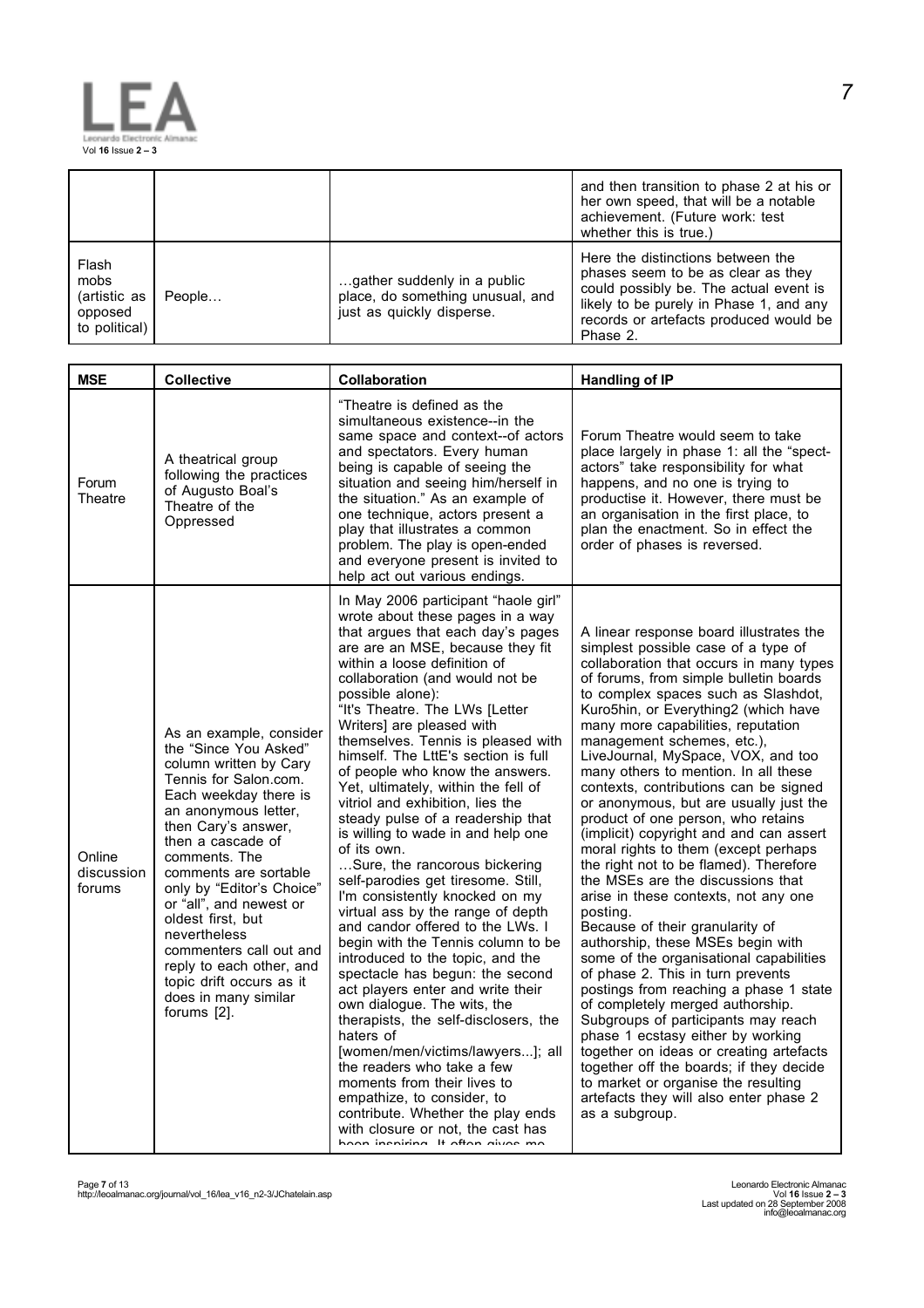

| always fills me with<br>and<br>hope. |  |
|--------------------------------------|--|
|                                      |  |

| <b>MSE</b>               | <b>Collective</b>                                                                    | Collaboration                                                                                                                                                                                                                                                                                                                                                                                                                                                                                     | <b>Handling of IP</b>                                                                                                                                                                                                                                                                                                                                                                                                                                                                                                                                                                                                                                                                                                                                                                            |  |
|--------------------------|--------------------------------------------------------------------------------------|---------------------------------------------------------------------------------------------------------------------------------------------------------------------------------------------------------------------------------------------------------------------------------------------------------------------------------------------------------------------------------------------------------------------------------------------------------------------------------------------------|--------------------------------------------------------------------------------------------------------------------------------------------------------------------------------------------------------------------------------------------------------------------------------------------------------------------------------------------------------------------------------------------------------------------------------------------------------------------------------------------------------------------------------------------------------------------------------------------------------------------------------------------------------------------------------------------------------------------------------------------------------------------------------------------------|--|
| Fanfiction<br>and fanart | Fans of media gather<br>around their preferred<br>TV shows, books,<br>movies, music. | Tributes are created by single<br>authors and/or small groups; the<br>MSE consists in the community<br>experience and the way<br>practitioners imitate, inspire, and<br>dare each other. Creation,<br>production, and distribution are<br>frequently collective in the style of<br>the chaotic New Worlds model<br>described above.                                                                                                                                                               | Because settings and characters are<br>not their own, participants are outside<br>copyright in a way that sometimes<br>feels transgressive. Because phase 2<br>cannot occur, phase 1 in fanfiction<br>subcultures may be artificially<br>extended – perhaps for too long.<br>(Artistically speaking, if you pair Ron<br>Weasley with a giant squid only in<br>order to keep a phase 1 buzz alive,<br>that's too long.)<br>Fancreators may either enter phase 2<br>by selling scripts or tie-in books as<br>professionals, or move on to a new<br>fandom, or create original works.                                                                                                                                                                                                               |  |
|                          |                                                                                      | In his LawGeek blog, Jason Schultz wrote, "Just as artists are an engine for<br>creativity in our culture, so are fans. An artist on their own can make a work<br>of art, but only fans can make it mean something in our society. Fans take<br>art and translate it into culture. They invest in it, obsess over it, share it,<br>and spread it to others. They turn it from an isolated item into a means of<br>communication. But where is the recognition of this reality in copyright?" [17] |                                                                                                                                                                                                                                                                                                                                                                                                                                                                                                                                                                                                                                                                                                                                                                                                  |  |
| Second<br>Life           | Avatars (and by<br>extension, the people<br>who create them)                         | can live a second life inside<br>worlds run by Linden Labs. Many<br>aspects of SL are inherently<br>collaborative, from sex to art to<br>running a business.                                                                                                                                                                                                                                                                                                                                      | I invite comments from knowledgeable<br>participants as to the extent to which<br>Second Life and MMORPGs fit into the<br>patterns of IP observed elsewhere.<br>One critical difference is that SL, UO<br>and other such worlds are explicitly<br>owned and ruled by their designers.<br>Nevertheless, SL participants' reports<br>suggest that there was a phase 1 in<br>which people put aside that knowledge<br>and enjoyed the party and the joy of<br>finding out what could be done,<br>followed by a phase 2 in which the<br>reality of everything being owned by LL<br>returned to the foreground, followed by<br>the desire to move along to the next<br>good collaborative party. Perhaps, as<br>with Burning Man, each participant<br>moves through his or her own phases 1<br>and 2. |  |
| YouTube<br>dialogues     | Creators / capturers of<br>video material post it,<br>with searchable tags           | for others to see and react to in<br>turn. Examples:<br>terryfic created a video<br>$\bullet$<br>collage of moments from<br>lonelygirl15's videos, and put<br>them with a patter song that<br>was a parody of a Gilbert &<br>Sullivan song (that was itself<br>a satire) discussing the Ig15<br>phenomenon<br>CorytheRaven's video<br>reacted to mwesch's video<br>roaction to intoobt's vidoo                                                                                                    | LG15 fandom was itself an MSE with a<br>phase 1 in which it was pure fun to<br>speculate about solutions to her<br>puzzles, and a phase 2 in which LG<br>turned out to be a construct with<br>"commercial potential".<br>Video dialogues on YouTube as a<br>whole, regarded as a larger MSE,<br>transitioned from phase 1 to phase 2 in<br>February 2007: after a period of<br>chaotic copyright-ignoring freedom,<br>YouTube announced that it would<br>implament arganiced convright cunnert                                                                                                                                                                                                                                                                                                   |  |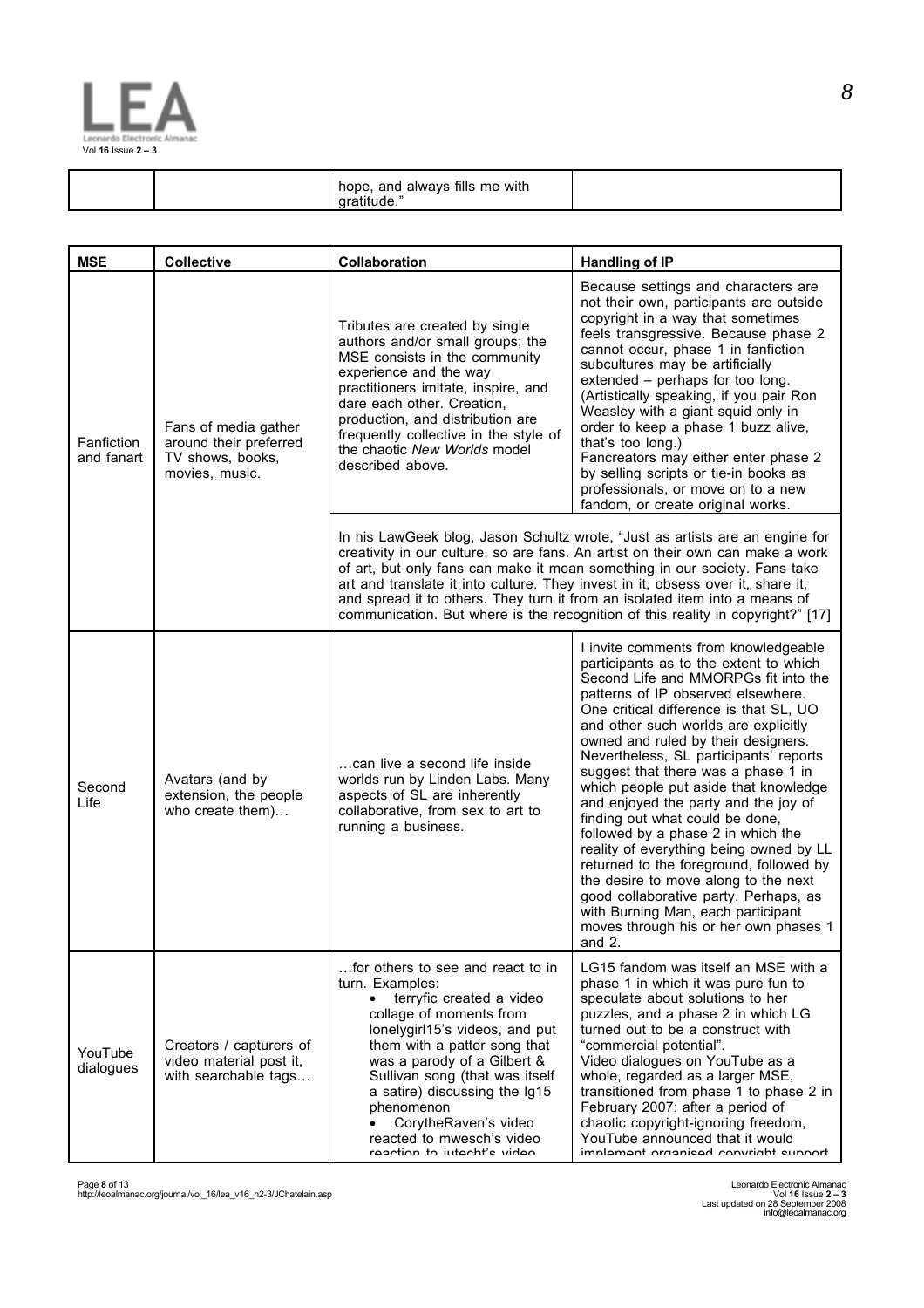

|                        | entitled Web 2.0, which was a<br>reaction to an O'Reilly<br>conference title | and removed content from the Oscar<br>telecast. The video-sharing party may<br>move elsewhere. |
|------------------------|------------------------------------------------------------------------------|------------------------------------------------------------------------------------------------|
| (your own<br>MSE here) |                                                                              |                                                                                                |

# *Patterns In The Chart And Questions For Future Work*

As noted in Table 1, looking specifically at intellectual property, the selected MSEs can be seen to have phases that could be characterised from within as "before we began thinking about IP" and "after we began thinking about IP". However, some MSEs do not follow this pattern neatly, and these variations are likely worth studying and learning from. Which comes first, the organisation or the IP? Does IP => party ("not-IP means there's a party") and IP => organization? In other words, is a locally weakened conception of IP is a *requirement* for a healthy MSE or only a side effect. As far as the listed MSEs are concerned, I am not comfortable saying that locally weakened IP is more than a side effect. The explanation may be simple: whether one is immersed or engaged or both, substantive absorption precludes paying attention to IP.

Use of creative commons licenses, either from the beginning or in the second and more organisationally-oriented phase of an MSE, can in theory preserve a collaborative party apparently indefinitely, but they do require thought and effort up front (or as soon as artefacts are created), and it would be good to see more examples of their use in practice. On the other hand, in MSEs where IP issues have been ignored, problems typically become clearly apparent during the second phase, when material created within the MSE travels outside the MSE (or even changes context within it). One possible answer to these questions can be found in arguments put forward by Lewis Hyde's 1979 study *The Gift: Imagination and The Erotic Life of Property* [18], referenced by Lethem in [13]. Without attempting to do justice to Hyde's complex discussion of gift exchange, he suggests that the fun goes out of collaborative parties because the psychic or actual "gifts" run out or become scarce (usually by being withdrawn or hoarded). Hyde's description sounds like many other reports of good parties: "Gift exchange is an erotic commerce, joining self and other…in it we are sensible of, and participate in, the underlying unity of things."[19]

Hyde's work discusses all forms of art and games (not just the textually focused ones that I have focused on here), and describes precisely how a party can be ruined. Application of Hyde's ideas suggests that the transition from phase 1 to phase 2 is caused not by the introduction of copyright *per se*, but by the assertion of ownership over the creative energy and or products of the group, in such a way that they are drawn out/away, hoarded, used for private profit, and so on. In my initial survey I had been misled by the way copyright concerns (and even battles) frequently surface during the transition from phase 1 to phase 2. Hyde might argue that such concerns are not the trigger for the transition, but only the signs of attempts to exclusively own the group's work or play, and that it is these attempts at ownership themselves which are the actual triggers for the end of the party.

The first idea for future work is therefore to research what has been done with Hyde's ideas since 1979. Even in its original form, his argument does provide one theory of how and why creative commons licenses, which explicitly support and encourage re-use (as long as such re-use does not withdraw the "gift" from ongoing use), allow creativity and copyright to coexist and keep the party going (in Lethem's "middle ground" [13]).

My own goal in developing this analysis of MSEs was to better understand how to throw a good party: are there definable preconditions for transcendent collaboration, and if so, what are they?

Finally, there are several additional directions in which the edges of the term MSE could be explored. DAC 2007 included extensive engagement with bio-art [20], dramatically demonstrating that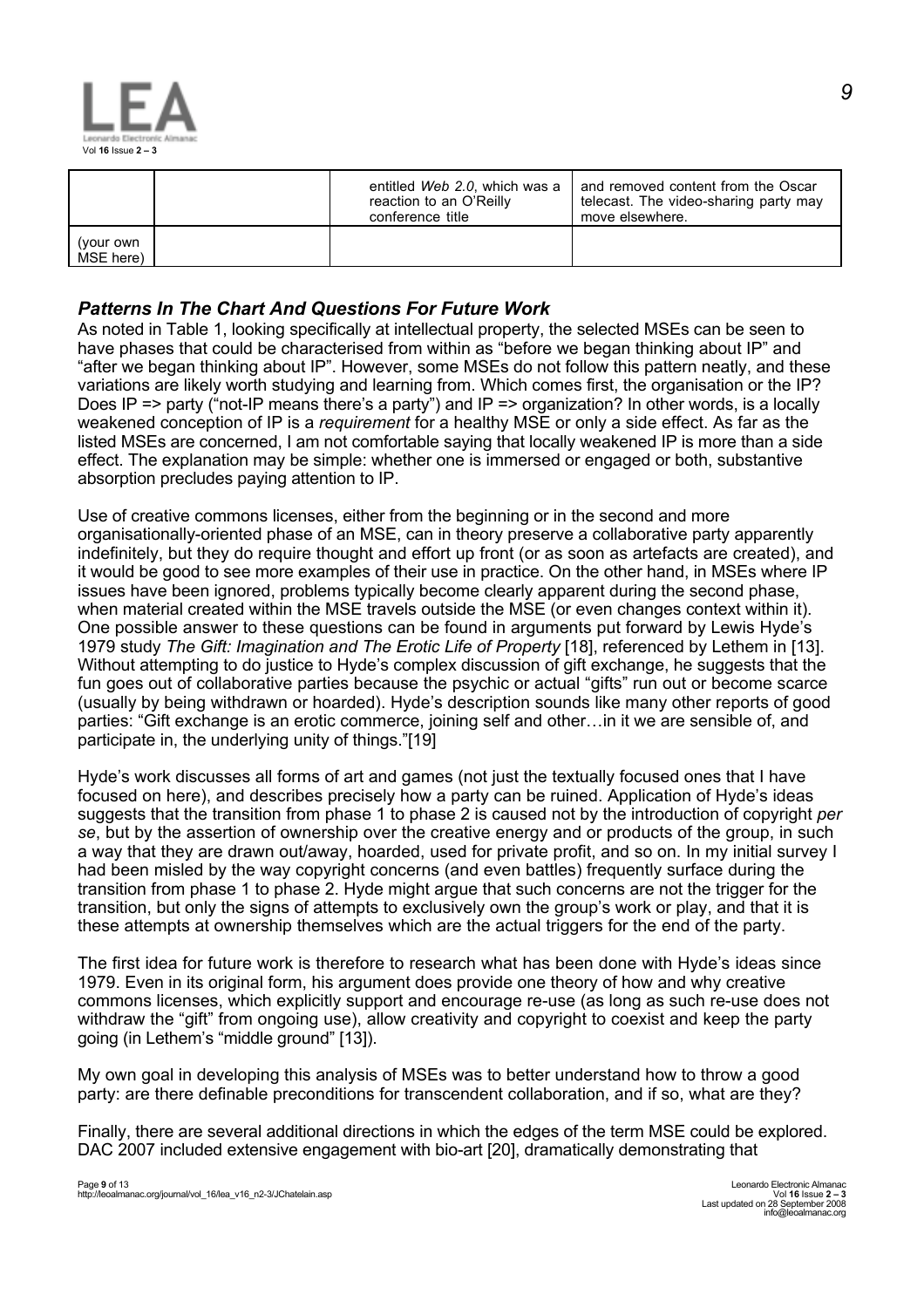

collaborations can include cell cultures. In a related question, Nick Montfort has asked, "Am I crediting my computer properly when I attribute the authorship of works that my computer helped to create?" [21] Both digital and biological entities could be collaborators to be included in this analysis.

#### *Assessment of the Usefulness of the Term 'MSE'*

To return to the goal of the paper: how helpful was the new term MSE in actual use? I appreciate the comments of the reviewers who suggested that the concept could use more rigor; the expansive quality that allows it to cover so many different kinds of collaborations also leaves it open to the charge of being so imprecise as to be not very useful.

The most interesting part of this exercise for me was found (as is often the case in hypertexts and cybertexts) in a footnote to the chart. I believe the term MSE led me to "see" a collaborative game/artwork that I had previously overlooked: specifically, the discussion in which Salon letter writers attempt to figure out whether each letter writer (LW) is "real" seems to me to be a very enjoyable collaborative game with complicated ontological overtones, and it was not a game/artwork that I was aware of when I began my list.

Yes, frequently games and art are formally announced and introduced, but at other times they simply happen. As the chart documents, early phases of these collaborations can be especially enjoyable, so there is a benefit to finding new parties in a timely manner.

Perhaps with a new broad term for collaborative art/games I will be able to recognize other such new forms more quickly, and with copyright practices that recognise the importance of keeping gifts moving through a party, it will be easier to keep a party both alive and lively.

#### *Acknowledgments*

Nadia Fletcher provided valuable information about the practices of playwrights. Andrew Bouris sharpened the discussion of intellectual property law. The term MSE was originally created within coursework for Meredith Jones [22] at the University of Technology, Sydney. I appreciate the encouragement of the reviewers to be more clear and rigorous, and the participants of perthDAC who suggested additional ways the term might be applied. None of them are responsible for any errors that remain.

#### *Notes*

1. While the USA has acceded to the Berne Convention, that country maintains a registration system for works created in the USA, and registration is required in order to bring suit and recover substantial damages. While not required for rights of copyright to exist and not compulsory, therefore, registration will often be a very sound idea.

2. Note that a subset of passionate contributors argue in intense detail about whether certain LWs are "real". The present US Zeitgeist seems to favour literary hoaxes but these folks prefer not to be fooled. Issues of identity in online communication have been well explored in DAC and elsewhere.

## *References*

1. A strong selection of these dialogues can be enjoyed in *First Person: New Media as Story, Performance, and Game*, edited by Noah Wardrip-Fruin and Pat Harrigan, MIT Press, Cambridge and London (2004).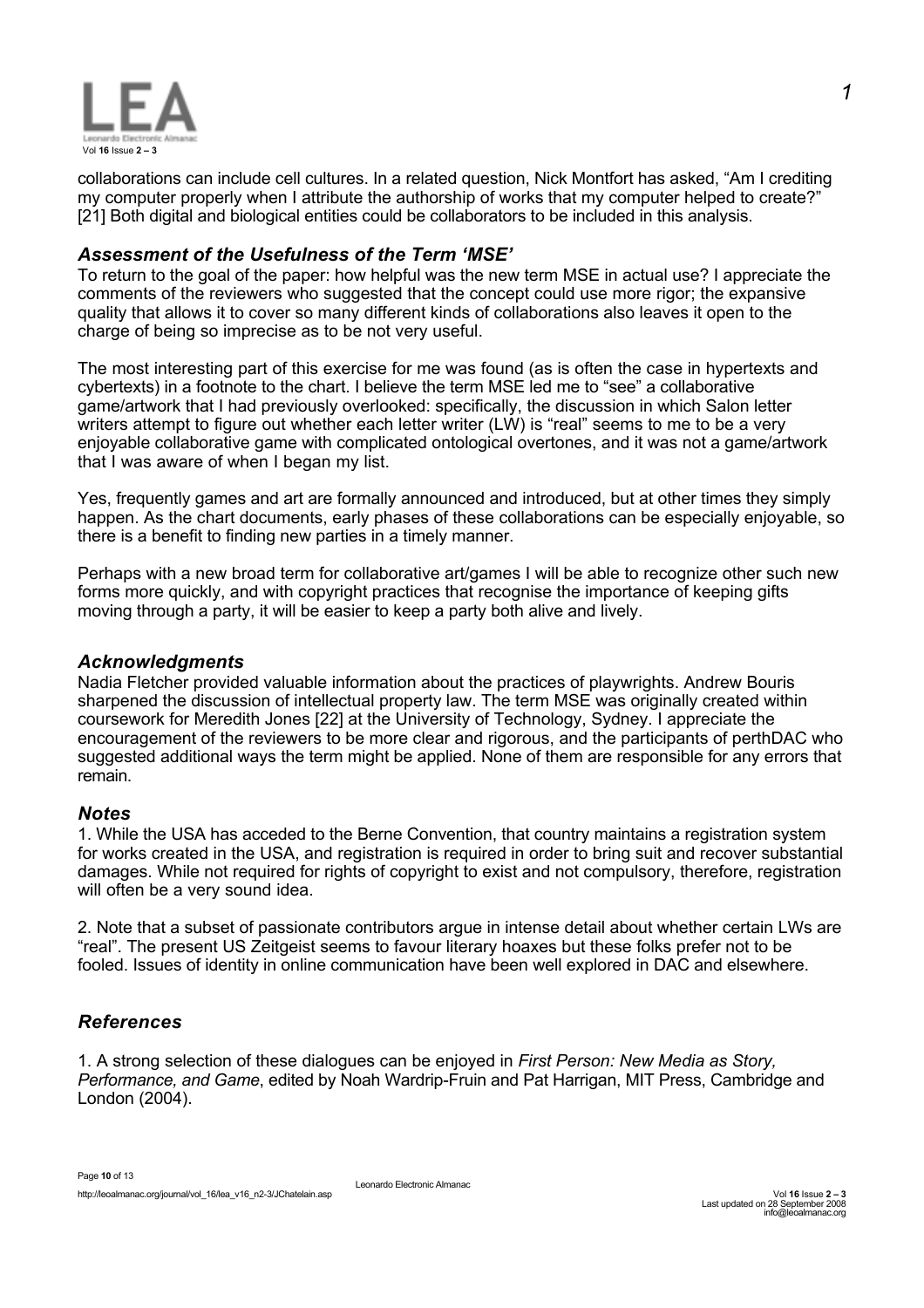

2. I prefer the term "digital media" to "new media", for the sake of the generations now coming of age for whom digital art and games are not new but simply the water in which they swim like fish; having said that, a useful historical volume that describes digital media with copious examples is *The New Media Reader*, edited by Noah Wardrip-Fruin and Nick Montfort with introductions by Janet Murray and Lev Manovich, MIT Press, Cambridge and London (2003). One of the many achievements of this volume is its balancing of comprehensiveness and relevance with careful acknowledgement of traditional copyrights; see pages 799-802.

3. In the volume *Second Person: Role-Playing and Story in Games and Playable Media*, edited by Pat Harrigan and Noah Wardrip-Fruin, MIT Press, Cambridge and London (2007), there is less emphasis on dichotomies (as interesting as those are) and more on how multiple mechanisms work together.

4. For example, I have been convinced by the *CyberText Yearbooks 2000, 2001, and 2002-2003*, edited by Markku Eskelinen and Raine Koskimaa, Research Centre for Contemporary Culture, University of Jyväskylä, Jyväskylä (2000-2003) that there are 576 possible types (functional possibilities) of cybertexts, and the next time I am imprisoned in a computer lab with a group of collaborators and five kilos of dark chocolate I will propose that we try to create exactly one instance of each type.

5. For analysis of mechanisms, see (portions of) the preceding, and also work from scholars and practitioners, including but not limited to: Aarseth, Espen. *Cybertext: Perspectives on Ergodic Literature.* Johns Hopkins University Press, Baltimore, 1997; editor-in-chief, *Game Studies*, http://www.gamestudies.org/ Ankersson, Ingrid and Sapnar, Megan. http://www.poemsthatgo.com/ Bernstein, Mark. http://www.eastgate.com/ and http://www.markbernstein.org/ Bly, Bill. http://www.infomonger.com/bbly/blog/ Breeze, Mez. http://www.hotkey.net.au/~netwurker/ Cayley, John. *P=R=O=G=R=A=M=M=A=T=O=L=O=G=Y.* http:/homepage.mac.com/shadoof/net/in/ and http://www.shadoof.net Electronic Literature Organization. http://eliterature.org/ Eskelinen, Markku. http://www.kolumbus.fi/mareske/ Flanagan, Mary. http://maryflanagan.com/ Frasca, Gonzalo. *Ludology.org.* http://www.ludology.org/ Fullerton, Tracy. http://www.tracyfullerton.com/ and http://www.ludica.org.uk/ Gillespie, William. http://www.spinelessbooks.com/ Hayles, N. Katherine. http://www.english.ucla.edu/faculty/hayles/ Juul, Jesper. *The Ludologist.* http://www.jesperjuul.net/ludologist/ Kendall, Robert. *Word Circuits.* http://www.wordcircuits.com/ Koskima, Raine. *Digital Literature: From Text to Hypertext and Beyond* (thesis) at http://www.cc.jyu.fi/~koskimaa/thesis/thesis.shtml Klastrup, Lisbeth. *Klastrup's Cataclysms.* http://www.klastrup.dk/ Larsen, Deena. http://www.deenalarsen.net/ Laurel, Brenda. 1993. *Computers as Theatre*, Addison-Wesley, Reading Massachusettes. Luesebrink, Marjorie Coverley. http://califia.us/ Mateas, Michael, and Stern, Andrew. *Façade.* http://www.interactivestory.net/ Memmott, Talan. http://www.memmott.org/ Montfort, Nick. http://nickm.com/ Mortensen, Torill. http://torillsin.blogspot.com/ Moulthrop, Stuart. http://iat.ubalt.edu/moulthrop/ Murray, Janet. *Hamlet on the Holodeck: The Future of Narrative in Cyberspace.* Cambridge: The MIT Press. 1997

Pearce, Celia. http://egg.lcc.gatech.edu/ and http://www.cpandfriends.com/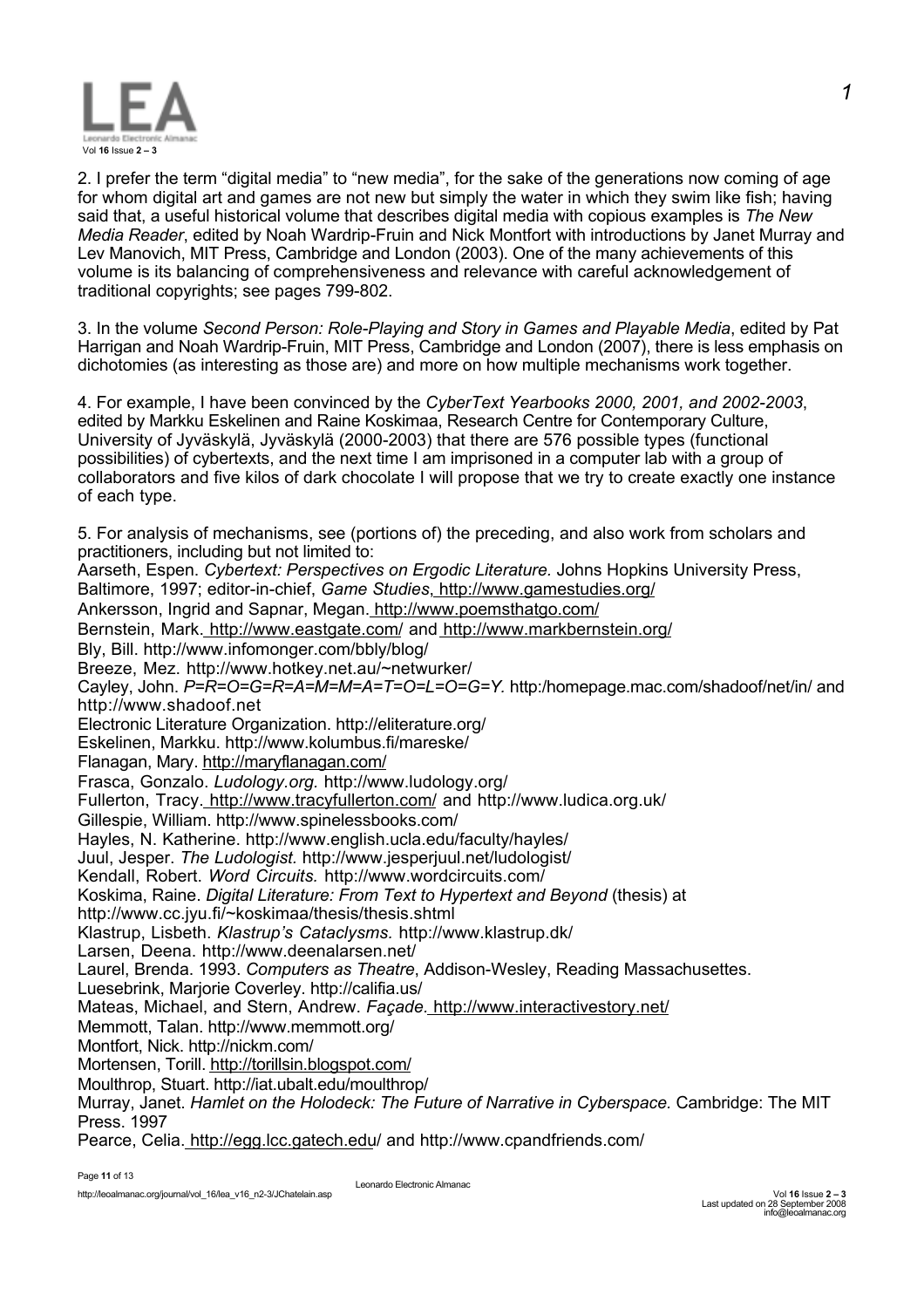

(1998).

Rettberg, Scott. http://retts.net/ Ryan, Marie-Laure. *Narrative as Virtual Reality: Immersion and Interactivity in Literature and Electronic Media*, Johns Hopkins University Press, Baltimore, 2001. Strickland, Stephanie. http://www.stephaniestrickland.com/ Suominen, Jaakko. http://www.tuug.utu.fi/~jaakko/ Tosca, Susan Pajares. http://www.it-c.dk/people/tosca/ Tronstad, Ragnhild. http://www.media.uio.no/om-instituttet/ansatte/vit/ragnhitr.xml Walker, Jill. *jill/txt* http://jilltxt.net/ Wardrip-Fruin, Noah. *Expressive Processing: On Process-Intensive Literature and Digital Media* (dissertation), and other projects at http://www.noahwf.com/ Wittig, Rob. *Invisible Rendezvous*: *Connection and Collaboration in the New Landscape of Electronic Writing*, Wesleyan University Press, Hanover and London (1994) and http://www.robwit.net/ 6. Brecht Forum, *Augusto Boal, Theatre of the Oppressed*, at http://www.brechtforum.org/IPE/boal.htm; see also Boal, Augusto, *Theatre of the Oppressed*, translated by Charles A. and Maria-Odilia Leal McBride, Theatre Communications Group, New York (1985), and *Legislative Theatre*, translated by Adrian Jackson, Routledge, London and New York

7. Alford, William P. *To Steal a Book is an Elegant Offense: Intellectual Property Law in Chinese Civilization.* Stanford University Press, Stanford (1995), page 2.

8. Re Moral Rights, see OzNetLaw's summary at

http://www.oznetlaw.net/facts.asp?action=content&categoryid=230; also very interesting for this discussion are:

Charles Oppenheim's "Moral Rights and the Electronic Library" at http://www.ariadne.ac.uk/issue4/copyright/

Peter Low's online dissertation "Copyright Law and the Ethics of Sampling", copyright 1996-2002, at http://www.low-life.fsnet.co.uk/copyright/part3.htm#ethics,

ArtLaw's "Current Copyright Legislation: Collaborative Works" at

http://www.artquest.org.uk/artlaw/copyright/29483.htm

M/C Journal's "Copyright in a Collaborative Age" at http://journal.media-culture.org.au/0605/02 charmanholloway.php

Tyrone McKenna's "Where Digital Music Technology and Law Collide – Contemporary Issues of Digital Sampling, Appropriation and Copyright Law" at

http://www2.warwick.ac.uk/fac/soc/law/elj/jilt/2000\_1/mckenna/

9. Creative Commons: http://creative commons.org/

10. Graham Charnock's comments are quoted in *The Book on the Edge of Forever* by Christopher Priest, Fantagraphics Books (1993) and online at: http://www.novymir.com.au/terminalcafe/charnock.html

11. Peter Low at from http://www.low-life.fsnet.co.uk/copyright/part3.htm#ethics

12. Urizenus Sklar, "Post Mortem: A Brief History of the SimCast Project" at http://www.secondlifeherald.com/slh/2005/08/post\_mortem\_a\_b.html; if you read the full article, note the way intellectual property issues that arose

13. Lethem, Jonathan, "The Ecstasy of Influence" in *Harper's*, February 2007, discussed by Amy Benfer in an article for Salon called "Writing in the Free World", online at http://www.salon.com/books/feature/2007/03/25/lethem\_interview/print.html